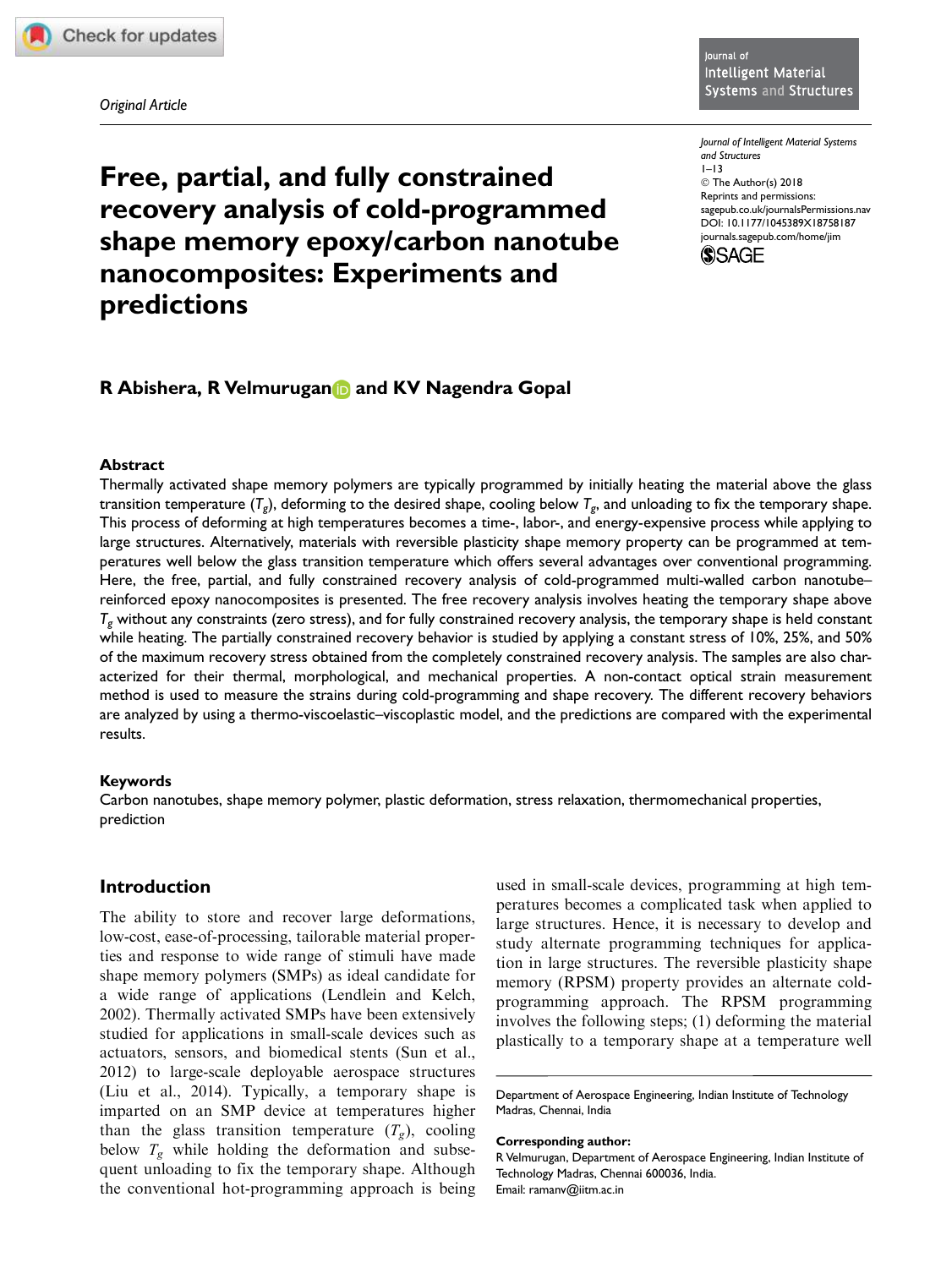below  $T_{\varrho}$ , (2) holding the deformation to allow stress relaxation, and (3) unloading to fix the temporary shape. Finally, the material is heated above  $T_g$  to recover the original shape, thus completing the shape memory thermomechanical cycle. This simplified programming step offers several advantages over the conventional programming process such as higher recovery ratio, faster recovery rate, and improved recovery stress (Lakhera et al., 2012; Xie, 2011; Zhang et al., 2016). It is to be noted that RPSM effect can be realized only when the material is deformed above the elastic limit (yield point) where there is plastic deformation and within a limit where no permanent defects (such as cracks) occur. Also by cold-programming, 100% shape fixity cannot be obtained due to the instantaneous recovery of elastic deformation.

The effect of deformation temperature  $(T_d)$  on the shape memory behavior was studied by Yakacki et al. (2008) and Gall et al. (2005). They showed that the failure strain is maximum when  $T_d$  is at the onset of the glass transition rather than above  $T_g$ . Studies by Feldkamp and Rousseau (2010) on an epoxy-based SMP showed that the failure strain increased by five times at the onset of  $T_{\varphi}$ . The above studies indicate that the onset of the glass transition must be just above the room temperature to realize RPSM effect at large plastic strains. Li and Xu (2011) studied the effect of stress relaxation on the shape fixity under cold-compression in a polystyrene-based SMP. They showed that the shape fixity increased  $(>90\%)$  with the increase in relaxation time. The cold-programming technique has also been used in designing thermally activated selfhealing systems such as ''shape memory–assisted self-healing (SMASH)'' (Rodriguez et al., 2011), a biomimetic two-step "seal and then heal" polymeric system (Li and Uppu, 2010; Nji and Li, 2010), and systems to heal surface defects (Wornyo et al., 2007; Xiao et al., 2010).

Although SMPs have exceptional shape memory properties, their low mechanical properties and the inherent insulating properties limit their applications. Reinforcing the bulk polymer with nano-fillers has proven to be an efficient approach to overcome these drawbacks (Koo, 2006; Velmurugan and Mohan, 2004, 2009). Among these nano-fillers, carbon nanotubes (CNT) have attracted special attention due to their exceptional mechanical, thermal, and electrical properties (Thostenson et al., 2001). Previous studies (Hashmi et al., 2014, 2015; Ni et al., 2007) have successfully shown that addition of CNTs not only improves the matrix properties but also assists in retaining and/or enhancing the shape memory behavior at the same time. Recently (Abishera et al., 2016), the RPSM property of multi-walled CNT (MWCNT)–reinforced epoxy nanocomposites has been reported. The glass transition temperature of a commercially available epoxy resin was tailored to realize large plastic deformations at room temperature, and the properties were further improved by MWCNT reinforcement. The authors also systematically investigated the RPSM behavior of the nanocomposites under various programming conditions such as strain rate, deformation level, and stress relaxation time. The results indicate an excellent shape memory behavior with a potential to be used as an alternate to conventional programming.

This article aims to study the free and constrained recovery behavior of CNT/epoxy nanocomposites programmed by cold-programming. The material is characterized for its thermal, mechanical, and morphological properties, and the results are discussed. The deformation and recovery strains are measured using an optical strain measurement (OSM) technique. The different recovery behavior is also analyzed theoretically by using a thermo-viscoelastic–viscoplastic model, and the predictions are compared with the experimental results.

# Experimental methods

# Material selection and fabrication

The materials used in this study are diglycidyl ether of bisphenol A (DGEBA; Araldite LY556), neopentyl glycol diglycidyl ether (NGDE), poly(propylene glycol) bis(2-aminopropyl) ether (Jeffamine 230), and highpurity MWCNTs. All materials are used in as-received condition.

The weight ratio of DGEBA to NGDE to Jeffamine 230 used in this study is 3:2:2. The steps involved in the sample preparation are as follows: DGEBA, NGDE, and MWCNT are mixed using a mechanical stirrer at 1500 r/min for 4 h. After mixing, Jeffamine 230 is added to the mixture and stirred at the same speed for another 15 min. The mixture is poured into a silicone mold and cured at room temperature for 18 h, de-molded, and post-cured at 80°C for 2 h. Dog-bone shaped (ASTM D638 Type IV) samples are used to characterize the shape memory behavior under tensile deformations. Samples with 0, 0.5, 1, 1.5, and 2 phr MWCNT in DGEBA–NGDE–Jeffamine 230 system are prepared. It is observed that the mechanical properties of the nanocomposites with small MWCNT content (upto 2 phr) showed qualitatively similar stress–strain curves with linearly varying mechanical properties. Several previous studies (Bai and Allaoui, 2003; Montazeri et al., 2010; Montazeri and Montazeri, 2011; Rajkumar et al., 2017) on similar composite systems have also shown that for small MWCNT content, the material properties increased linearly with the addition of nano-fillers. For this reason and also for the sake of brevity, henceforth the discussions are focused on neat epoxy (E-0-CNT) and a representative nanocomposite (E-1-CNT) with 1 phr MWCNT in the epoxy matrix. At least three samples are tested for each experiment, and the average values are presented.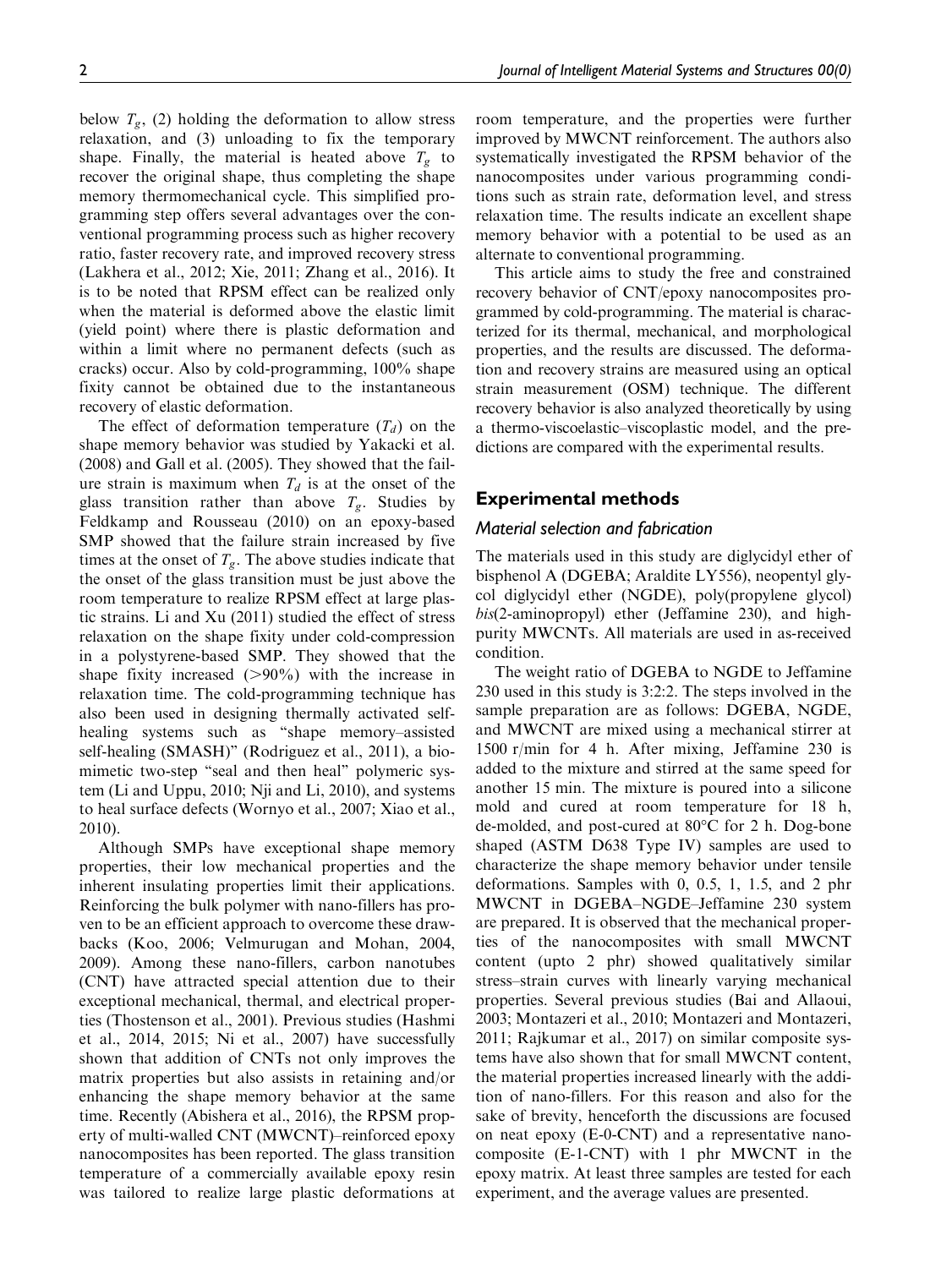

Figure 1. Screen-shots of the OSM program user interface showing the test samples and the intensity profile. The horizontal and vertical lines bound the test region: (a) neat epoxy and (b) reinforced epoxy.

## Material characterization

Thermal characterization. Differential scanning calorimeter (DSC) of M/s Netzsch DSC 200 F3 Maia is used to study the glass transition properties. The DSC heating curves of all the samples are obtained for a temperature range of  $-30^{\circ}$ C to  $100^{\circ}$ C in a nitrogen atmosphere. The heating rate is fixed at  $10^{\circ}$ C/min. A push-rod dilatometer is used to measure thermal expansion coefficient of the samples.

Morphological characterization. The morphology of the acquired MWCNTs and the fractured surfaces of different specimens is studied with the help of field emission scanning electron microscope (FESEM) of M/s FEI Quanta 3D FEG. The samples are fractured in room temperature at a strain rate of 0.0013/s.

Mechanical characterization. A universal testing machine (UTM) fitted with an 1-kN load cell and a thermal chamber along with an OSM program is used to study and characterize the tensile performance of various samples. The engineering stress versus time data are obtained from the UTM, and the engineering strain versus time data are obtained from the OSM program. The samples are tested at room temperature  $(27 \text{ °C})$ , 55 °C, and 80 °C at a strain rate of 0.0013/s.

# OSM

The OSM technique used in this study involves a camera and an OSM MATLAB program by Frank and Spolenak (2008). The camera is used to capture the tensile deformation, and the video is converted into images. The program is able to measure the length in pixels between two marks on the specimen. As shown in Figure 1, the marks are in high contrast to the specimen and represent the gage length. The strain is measured as the distance between these two high-contrast marks varies. The advantages of OSM include noncontact strain measurement and facilitates strain measurement in cases where testing is conducted in a temperature-controlled environment, and where attaching a strain measuring device is inconvenient or may damage the sample. Also, this method is significantly cost-effective when compared to other methods such as digital image correlation, large-scale extensometer, and laser extensometer (Liljenhjerte et al., 2016; Raasch et al., 2015).

To validate the methodology, two high-contrast strips are fixed in each of the tensile grips and the crosshead is moved at a constant speed. The translatory motion of the moving strip recorded by the cross-head and the OSM program is compared, and the results are shown in Figure 2 It is observed that the OSM program is able to capture the displacement with great accuracy.

# RPSM characterization

The following steps are used to obtain the RPSM properties under stress-free conditions: (1) the sample is deformed at room temperature ( $T_d = 27$ °C) to a strain of 30% ( $\varepsilon_d$  = 0.3) at a constant strain rate ( $\varepsilon$ ) of 0.0013/s, (2) the deformation is held at  $\varepsilon_d$  for a period of  $\Delta t = 30$  min to allow stress relaxation in the sample, (3) the sample is instantaneously unloaded and the fixed strain  $(\varepsilon_f)$  is measured, and finally, (4) the sample is heated to a temperature  $T_r = 80^\circ$ . C at a heating rate of  $\dot{T} = 3 \text{°C/min}$  under stress-free conditions to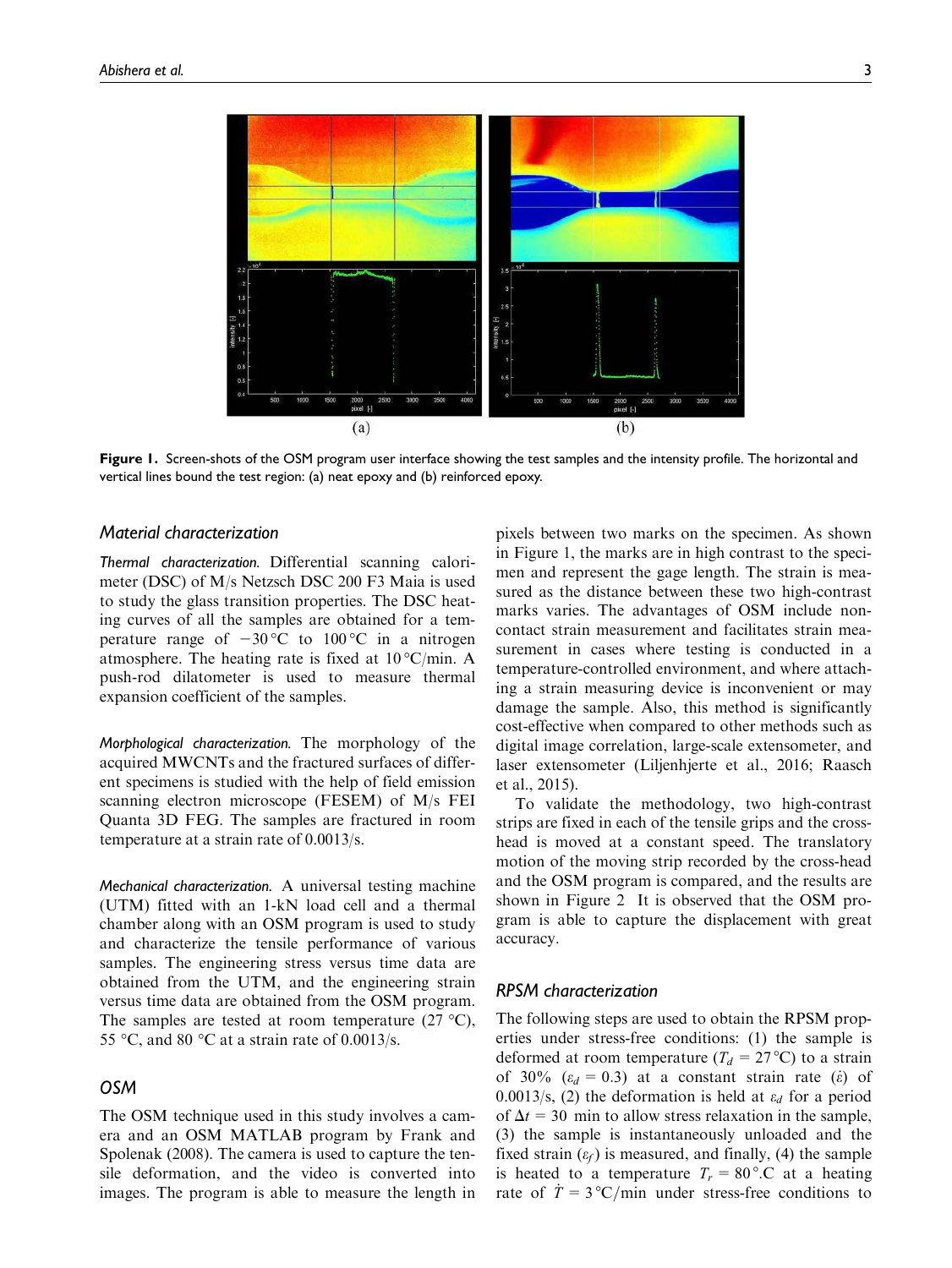

Figure 2. OSM validation: (a) screen-shot of the OSM program user interface showing high-contrast strips and intensity profile and (b) comparison between the displacement measured by the cross-head and OSM program.



Figure 3. Temperature–stress–strain history of a typical RPSM thermomechanical cycle: (a) free recovery thermomechanical cycle and (b) constrained recovery thermomechanical cycle.

study the strain recovery of the sample. To measure the shape recovery, the sample is fixed at one end and the strain is measured using the OSM. The temperature– strain–stress history of a typical RPSM cycle is given in Figure 3. The shape fixity  $(R_f)$  and the shape recovery  $(R_r)$  are evaluated using the below equations

$$
R_f = \frac{\varepsilon_f}{\varepsilon_d} \times 100\% \quad \text{and} \quad R_r = \frac{(\varepsilon_f - \varepsilon_r)}{\varepsilon_f} \times 100\% \tag{1}
$$

where  $\varepsilon_r$  is the residual strain after free recovery at  $T_r$ .

For fully constrained recovery experiments, the procedure to fix the temporary shape, that is, the programming module (Steps  $1-3$ ), is similar to that of free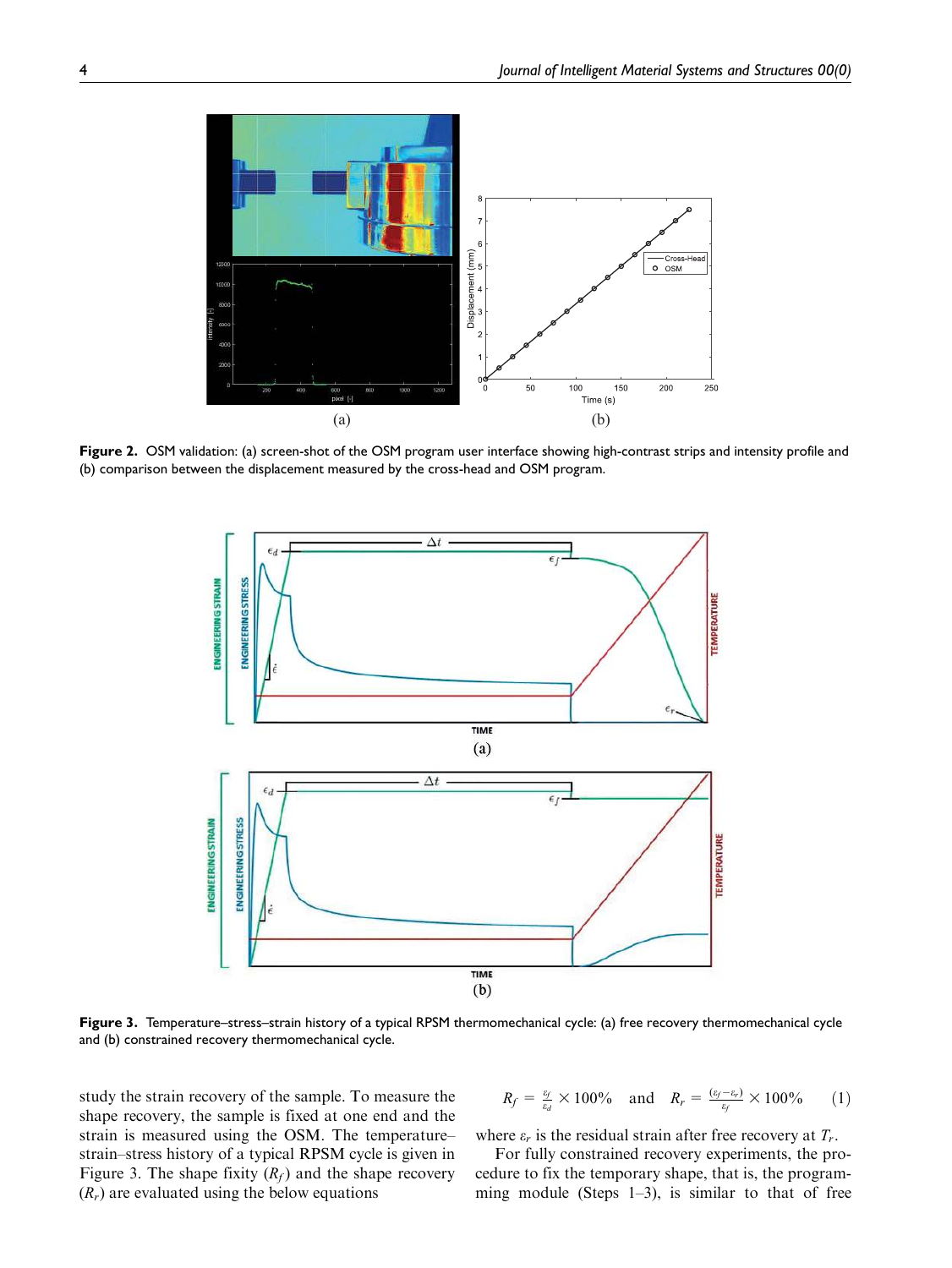

Figure 4. Schematic representation of the stress–strain history under various recovery conditions.

recovery analysis. The recovery module (Step 4) involves holding the temporary shape (i.e. keeping  $\varepsilon_f$ constant) while heating the sample above the glass transition temperature at a constant heating rate of  $\dot{T} = 3 \text{°C/min}$ . The sample is held between two grips of the UTM fitted with a thermal chamber. The force exerted by the sample during heating is measured using a high-resolution 1-kN load cell.

The recovery module for partially constrained recovery experiments involved application of a constant stress corresponding to a fraction of the recovery stress  $(\sigma_R)$  at 50 °C obtained from the fully constrained recovery experiments. The samples are tested for partially constrained stress values of  $0.1\sigma_R$ ,  $0.2\sigma_R$ , and  $0.5\sigma_R$ . The partially constrained temporary shape is heated above the glass transition temperature at a heating rate of  $\dot{T} = 3 \degree C/\text{min}$ , and the strain recovered is monitored as a function of time. A schematic of the stress–strain history under various recovery conditions is presented in Figure 4.

# Model description

The principle behind the steps in an RPSM cycle can be explained as follows (Li and Xu, 2011): when the material is deformed at glassy state beyond the elastic region, the molecular segments are reorganized which in turn change its configurational entropy (Step 1). Below  $T_{\varphi}$ , the plastic deformation is a rate-dependent process, so the relaxation time allows some reorientation of the deformed molecular structure wherein the stress reduces asymptotically to a non-zero value (Step 2). When the load is removed, a relaxed stress-free configuration is obtained with some elastic recovery. The plastic deformation is fixed due to the high material viscosity and reduced segmental mobility in the glassy state (Step 3).



Figure 5. One-dimensional rheological analogy of the thermoviscoelastic–viscoplastic model.

When the sample is heated above  $T_g$ , the segmental mobility increases and the material recovers back to its original configuration driven by the entropic elasticity of the rubbery state (Step 4).

Here, the one-dimensional constitutive model based on Nguyen et al. (2008) model is presented briefly to analyze the RPSM behavior under uniaxial tension. The one-dimensional rheological representation of the model is shown in Figure 5. The constitutive equations relate the following quantities:

| $\sigma$                             | Cauchy stress                       |
|--------------------------------------|-------------------------------------|
| U>0                                  | Total stretch                       |
| $U_T$                                | Thermal component of the stretch    |
| $U_M = U U_T^{-1}$                   | Mechanical component of the stretch |
|                                      | Plastic stretch                     |
| $U_{p}$<br>$U_{e} = U_{M}U_{p}^{-1}$ | Elastic stretch                     |
| $\varepsilon_e = \ln U_e$            | Logarithmic elastic strain          |
|                                      | Temperature                         |
| $T_f$                                | Fictive temperature-structural      |
|                                      | relaxation-based internal variable  |
| s                                    | Strength internal variable          |
|                                      |                                     |

The constitutive equations are as follows:

### 1. Structural relaxation

The evolution equation for the fictive temperature  $(T_f)$ is given by

$$
\frac{dT_f}{dt} = -\frac{1}{\tau_s}(T_f - T) \tag{2}
$$

where  $\tau_s$  is the structural relaxation time which is defined in terms of Williams–Landel–Ferry (WLF) constants  $(C_1, C_2)$  and can be expressed as follows

$$
\tau_s = \tau_s^o \exp\left[-C_1 \cdot \frac{C_2(T-T_f) + T(T_f - T_g)}{T(C_2 + T_f - T_g)}\right] \tag{3}
$$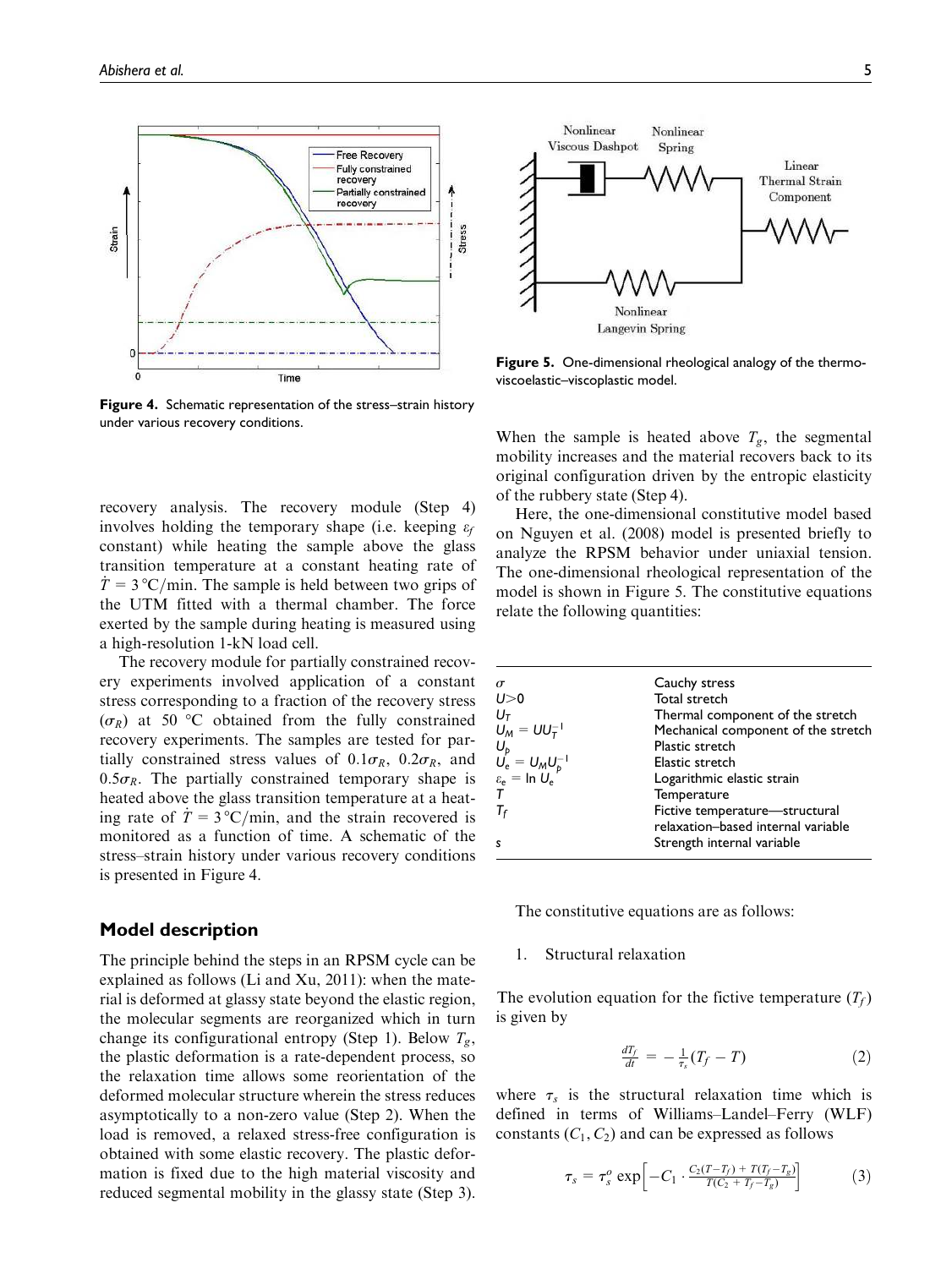with  $T_g$  being the glass transition temperature and  $\tau_s^o$  is a pre-exponential constant. Equation (2) can be generalized to include a spectrum of relaxation times,  $\tau_{s_i}$ 

$$
\frac{dT_{f_i}}{dt} = -\frac{1}{\tau_{s_i}}(T_{f_i} - T), \quad 1 \geq i \geq q \tag{4}
$$

This set of  $q$  differential equations together with the initial conditions govern the time and temperature dependence of the system when subjected to any arbitrary thermal history. Only one  $(q = 1)$  differential equation along with one relaxation time is considered here for simplicity. The  $T_g$  is obtained experimentally from DSC heating curves.  $C_1$ ,  $C_2$ , and  $\tau_s^o$  are obtained from curve fitting equation (5) to the DSC curves (Abishera et al., 2017)

$$
P = \Delta C_p \frac{dT_f}{dt} + C_{pg} \frac{dT}{dt} \tag{5}
$$

where P is the heat flow,  $C_{pg}$  and  $C_{pr}$  are the heat capacities of glassy and rubbery states, respectively, and  $\Delta C_p = C_{pr} - C_{pg}$ . The  $C_p$  at the onset and end of the transition region are taken as  $C_{pg}$  and  $C_{pr}$ , respectively.

## 2. Thermal deformation

Under the assumption that the thermomechanical response is isotropic, the thermal stretch can be written as

$$
U_T = 1 + \alpha_r (T_f - T_o) + \alpha_g (T - T_f) \tag{6}
$$

where  $\alpha_r$  and  $\alpha_g$  are the linear coefficients of thermal expansion (LCTEs) above and below  $T_g$ , respectively. The LCTEs are obtained from dilatometer experiments.

#### 3. Equations for stress

The Cauchy stress can be additively decomposed as follows

$$
\sigma = \sigma_n + \sigma_{vp} \tag{7}
$$

where  $\sigma_n$  represents the time-independent rubbery behavior above  $T_g$  which is represented by the eightchain network model of Arruda and Boyce (1993) and can be written as (Anand and Ames, 2006)

$$
\sigma_n = \mu_r \frac{\lambda_L}{\lambda_{chain}} \mathcal{L}^{-1} \left( \frac{\lambda_{chain}}{\lambda_L} \right) [U^2 - U^{-1}] \tag{8}
$$

Here,  $\mu_r$  represents the rubbery state modulus and  $\lambda_L$  is the locking stretch. With

$$
\lambda_{chain} = \sqrt{\frac{U^2 - 2U^{-1}}{3}} \tag{9}
$$

and

$$
\mathcal{L}(\beta) = \coth(\beta) - \frac{1}{\beta} \tag{10}
$$

And  $\sigma_{vp}$  represents the time-dependent viscoplastic behavior of the amorphous glassy polymer below  $T_g$ and is represented as

$$
\sigma_{vp} = E \varepsilon_e \tag{11}
$$

where  $E$  is the initial glassy state Young's modulus. The modulus values at glassy and rubbery state are obtained from tensile tests at 27  $\mathrm{^{\circ}C}$  and 80  $\mathrm{^{\circ}C}$ , respectively.

#### 4. Flow rule

The evolution equation for  $U_p$  is given as

$$
\dot{U}_p = \dot{\gamma}_p U_p \tag{12}
$$

Here,  $\dot{\gamma}_p$  is the effective tensile plastic stretch rate and can be given in terms of T and  $T_f$  as follows

$$
\dot{\gamma}_p = \frac{s}{\eta_g} \frac{T}{Q} \exp\left[C_1 \cdot \frac{C_2(T - T_f) + T(T_f - T_g)}{T(C_2 + T_f - T_g)}\right] \left\{ \sinh\left(\frac{Q}{T} \frac{\sigma_{vp}}{s}\right) - 1\right\} \tag{13}
$$

where  $\eta_g$  is the shear viscosity at  $T_g$  and Q is an activation parameter. s is an internal variable which represents the athermal yield strength which evolves according to the phenomenological model given by Boyce et al. (1989) as follows

$$
\dot{s} = h\left(1 - \frac{s}{s_s}\right)\dot{\gamma}_p, \quad s(t=0) = s_o, \quad s_s < s_o \tag{14}
$$

where h is the flow softening modulus and  $s<sub>s</sub>$  is the saturation value of the shear strength. The initial strength  $(s<sub>o</sub>)$  is obtained from tensile tests at glassy state (27 °C). The parameters  $\eta_g$ , Q, h, and  $s_s$  are obtained by curve fitting the predictions to the uniaxial tensile and relaxation testes for different strain rates and temperatures by minimizing the error function, which is defined through

$$
\Phi = 100 \sqrt{\frac{1}{N} \sum_{i=1}^{N} \left( 1 - \frac{\sigma_{pre}^{(i)}}{\sigma_{\text{exp}}^{(i)}} \right)}
$$
(15)

where  $N$  is the total number of experimental data points,  $\sigma_{pre}^{(i)}$  represents the predicted stress corresponding to the *i*th data point, and  $\sigma_{exp}^{(i)}$  represents the corresponding experimental value.

Table 1 provides the model parameters used in this study. Since the nanocomposites contain a low volume fraction  $\left(\langle 1\% \right)$  of MWCNTs and also to maintain computational simplicity, the nanocomposites are treated as a single-phase continuum at a macroscopic level, with the model parameters representing the effective properties (Yang et al., 2006). The material properties of the neat and reinforced epoxy are determined from basic micro-mechanics models and standard thermomechanical experiments. The effect of MWCNT on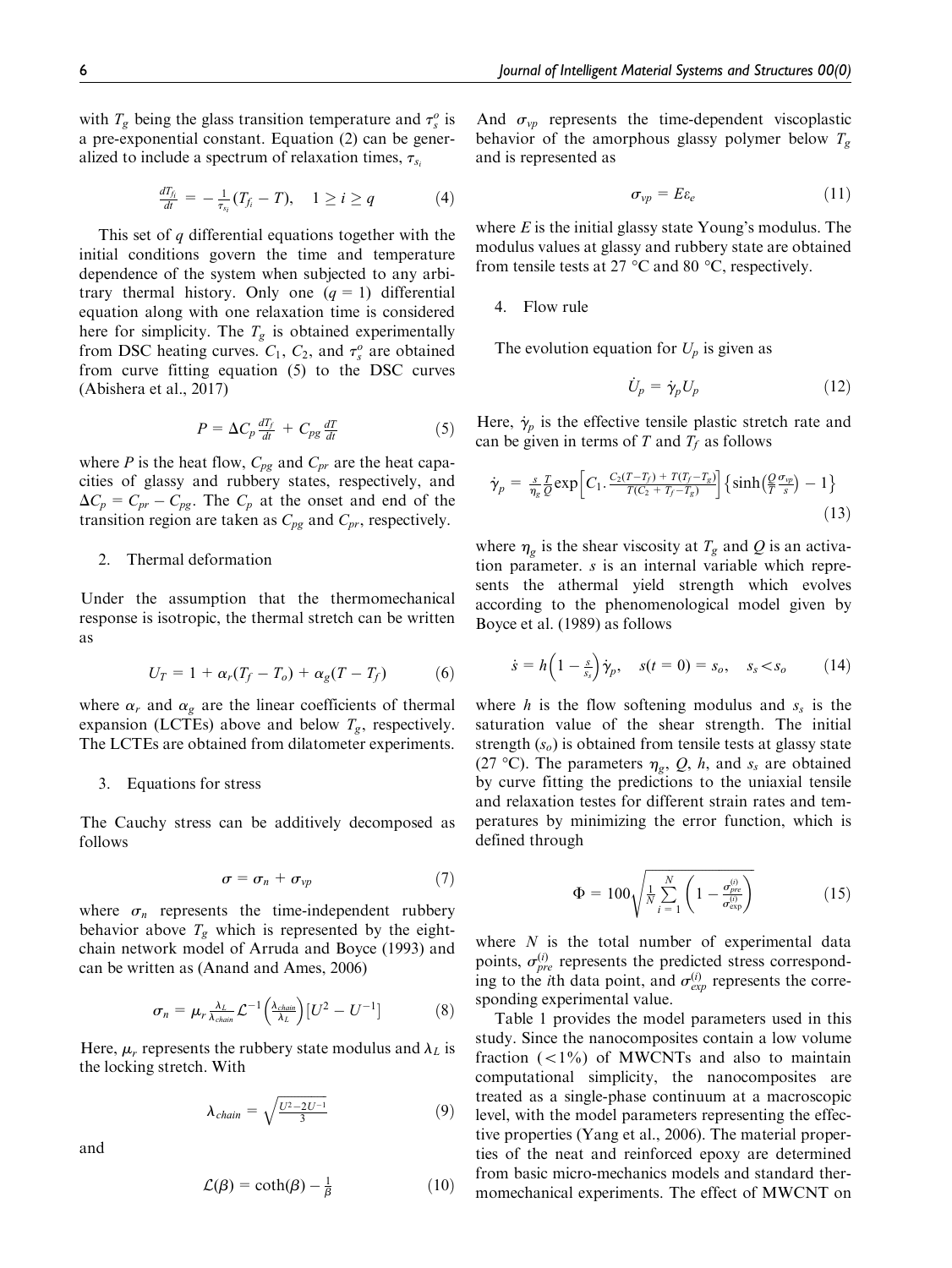|  |  |  |  |  |  | Table 1. Material parameters used in the preliminary constitutive model. |  |
|--|--|--|--|--|--|--------------------------------------------------------------------------|--|
|--|--|--|--|--|--|--------------------------------------------------------------------------|--|

| Model parameter (parameter determination)                                                     | E-0-CNT                           | E-I-CNT (effective properties)   |
|-----------------------------------------------------------------------------------------------|-----------------------------------|----------------------------------|
| Glass transition temperature, $T_g$ (DSC)                                                     | 42. $\mathsf{C}$                  | 44. $\mathsf{C}$                 |
| Programming temperature, $To$                                                                 | $27^{\circ}$ C                    | $27^{\circ}$ C                   |
| Linear CTE of below $T_g$ , $\alpha_g$ (dilatometer)                                          | $0.6\times10^{-4}$ / $^{\circ}$ C | $0.6 \times 10^{-4} / \degree$ C |
| Linear CTE of above $T_{g}$ , $\alpha_{r}$ (dilatometer)                                      | $1.8\times10^{-4}/$ °C            | $1.8\times10^{-4}/$ °C           |
| Glassy state Young's modulus, $E$ (tensile test at 27 °C)                                     | 450.2 MPa                         | 616.2 MPa                        |
| Rubbery state Young's modulus, $\mu_r$ (tensile test at 80 °C)                                | 6.5 MPa                           | 12.8 MPa                         |
| Locking stretch, $\lambda_L$ (curve fitting)                                                  | 0.67                              | 0.71                             |
| Shear viscosity at $T_g$ , $\eta_g$ (curve fitting stress–strain curves)                      | $10,123$ MPa s                    | 24,000 MPa s                     |
| Initial shear strength, $s_0$ (tensile test at 27)                                            | $16.77$ MPa                       | 25.77 MPa                        |
| Saturation value of shear strength, $s_s$ (curve fitting stress-strain curves)                | 13.35 MPa                         | 18 MPa                           |
| Flow activation parameter, Q (curve fitting stress-strain curves)                             | 1899 K                            | 2216.2 K                         |
| Flow softening modulus, h (curve fitting stress-strain curves)                                | 250 MPa                           | 300 MPa                          |
| First WLF constant, $C_1$ (curve fitting DSC curves)                                          | 33.9                              | 35                               |
| Second WLF constant, $C_2$ (curve fitting DSC curves)                                         | 76.1 °C                           | $150^{\circ}$ C                  |
| Structural relaxation time at $T_{\rm g}$ , $\tau_{\rm s}^{\rm o}$ (curve fitting DSC curves) | 96.3 s                            | 90 <sub>s</sub>                  |

DSC: differential scanning calorimeter; CTE: coefficient of thermal expansion; WLF: Williams–Landel–Ferry.

the material behavior can be seen from the variations in the model parameters.

# Results and discussions

#### Thermal properties

 $T_g$  is the temperature at which the SMP gets thermally activated, that is, reverts back to original shape and is a key parameter in designing SMP-based smart structures. Hence, it is significant to understand any variation in  $T_g$  with MWCNT content. The DSC heating curves of neat and filled epoxy are presented in Figure 6. The glass transition temperatures are obtained with the aid of NETZSCH Proteus software version 6.1.0. The high failure strain of the studied samples at room temperature can be attributed to the onset of glass transition being closer to room temperature (27  $\degree$ C). A characteristic feature of the glass transition is an increase in polymer chain mobility in the rubbery state. Addition of MWCNT gradually increases the glass transition temperature. This effect can be attributed to the decrease in mobility of the polymer chains with the addition of MWCNTs. Addition of MWCNT had negligible effect on the LCTE values obtained from the push-rod dilatometer. Hence, the LCTE is taken as constant for both neat and filled epoxy. The measured values for LCTE are  $6.04 \times 10^{-5}$  occurred and  $18.92 \times 10^{-5}$  occurred temperatures below and above  $T_g$ , respectively.

# Morphological properties

FESEM micro-graphs of pristine MWCNTs and fractured surface of unreinforced and reinforced epoxy are shown in Figure 7. The MWCNTs are found to be highly pure  $(>\!\!95\!\!%$  according to the supplier) with an average length of  $7.5 \mu m$  and an outer diameter of



Figure 6. DSC heating curves of neat and filled epoxy.

 $-2040$  nm yielding an average aspect ratio of 250. The fractography of neat epoxy shows a relatively smooth fracture surface indicating a ductile failure mode. At low magnifications, a considerable difference in fracture surface can be observed between neat and filled epoxy. The presence of river-bed pattern can be observed in the nanocomposites indicating a decrease in ductility. The low-magnification micro-graphs show agglomerations as bright white spots. Nevertheless, the agglomerates are uniformly distributed with an average size of less than  $1 \mu m$ . The high-magnification micro-graphs show individually pulled out MWCNTs protruding from the fracture surface. It can be observed that all nanotubes including agglomerated MWCNTs are completely covered by epoxy indicating a good adhesion between MWCNT and the matrix resulting in better mechanical properties. The average effective fiber diameter of epoxy coated MWCNT is found to be 85 nm.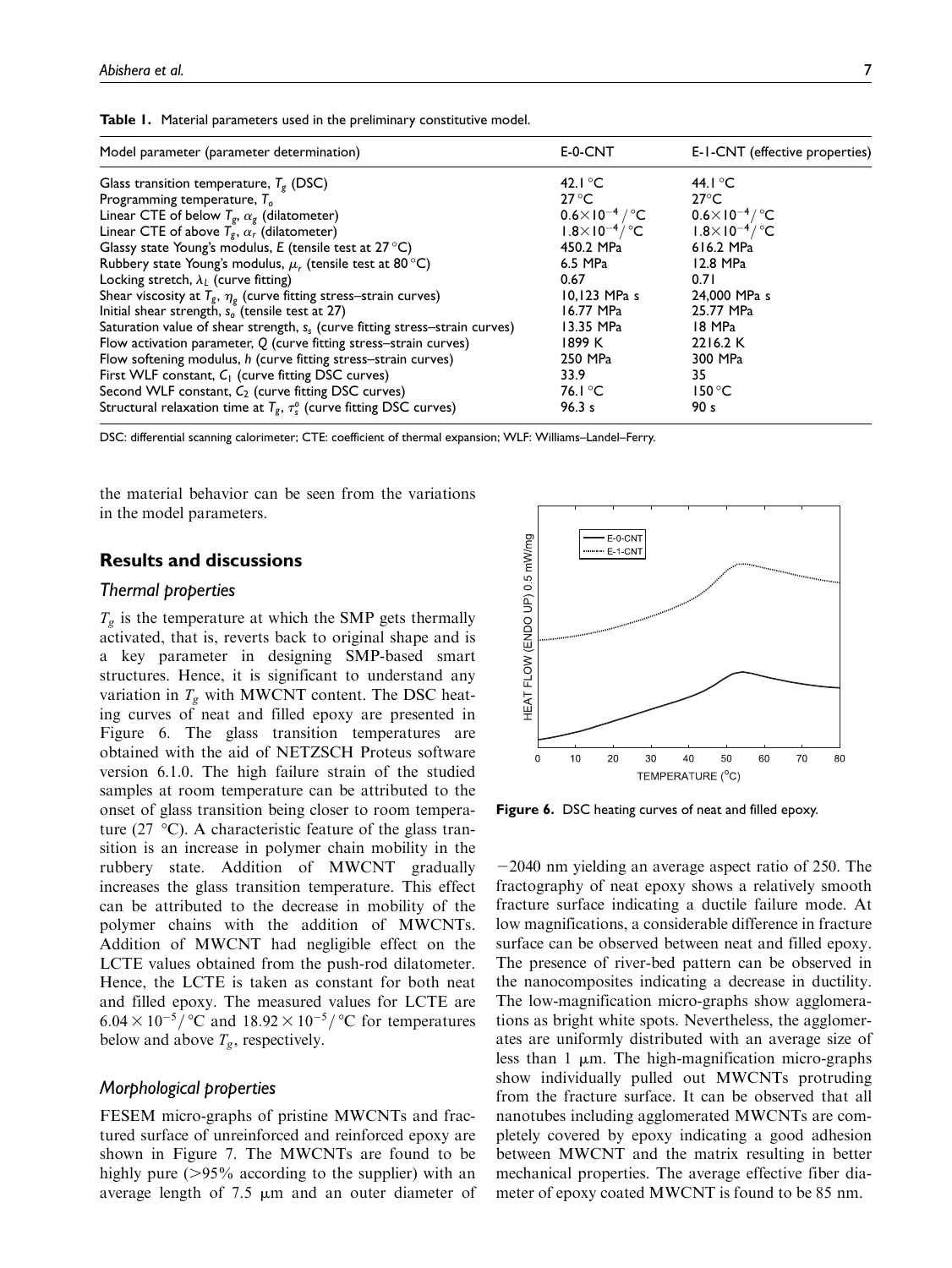

![](_page_7_Figure_2.jpeg)

Figure 7. FESEM micro-graphs of (a) pristine MWCNT, (b) fracture surface of pure epoxy, (c) fracture surface of reinforced epoxy at low magnification (500 $\times$  zoom), (d) fracture surface of reinforced epoxy at high magnification (60,000 $\times$  zoom), and (e) enlarged  $(35,000 \times$  zoom) image of an agglomerate.

![](_page_7_Figure_4.jpeg)

Figure 8. Effect of temperature on the tensile performance of neat epoxy.

# Tensile properties

The experimental and predicted results of the tensile properties of neat and reinforced epoxy under different temperatures are presented in Figures 8 and 9, respectively. To avoid any relaxation effect, the samples along with the grips are heated and held at the desired

![](_page_7_Figure_8.jpeg)

Figure 9. Effect of temperature on the tensile performance of reinforced epoxy.

temperature for 30 min before beginning the test. The thermocouple is placed close to the samples, not on the sample so that the temperature must be considered as the temperature of air in the chamber. At room temperature (27  $\degree$ C), the following distinct regions can be observed: (1) an initial linear elastic region, (2) a maximum point representing the yield stress, (3) decrease in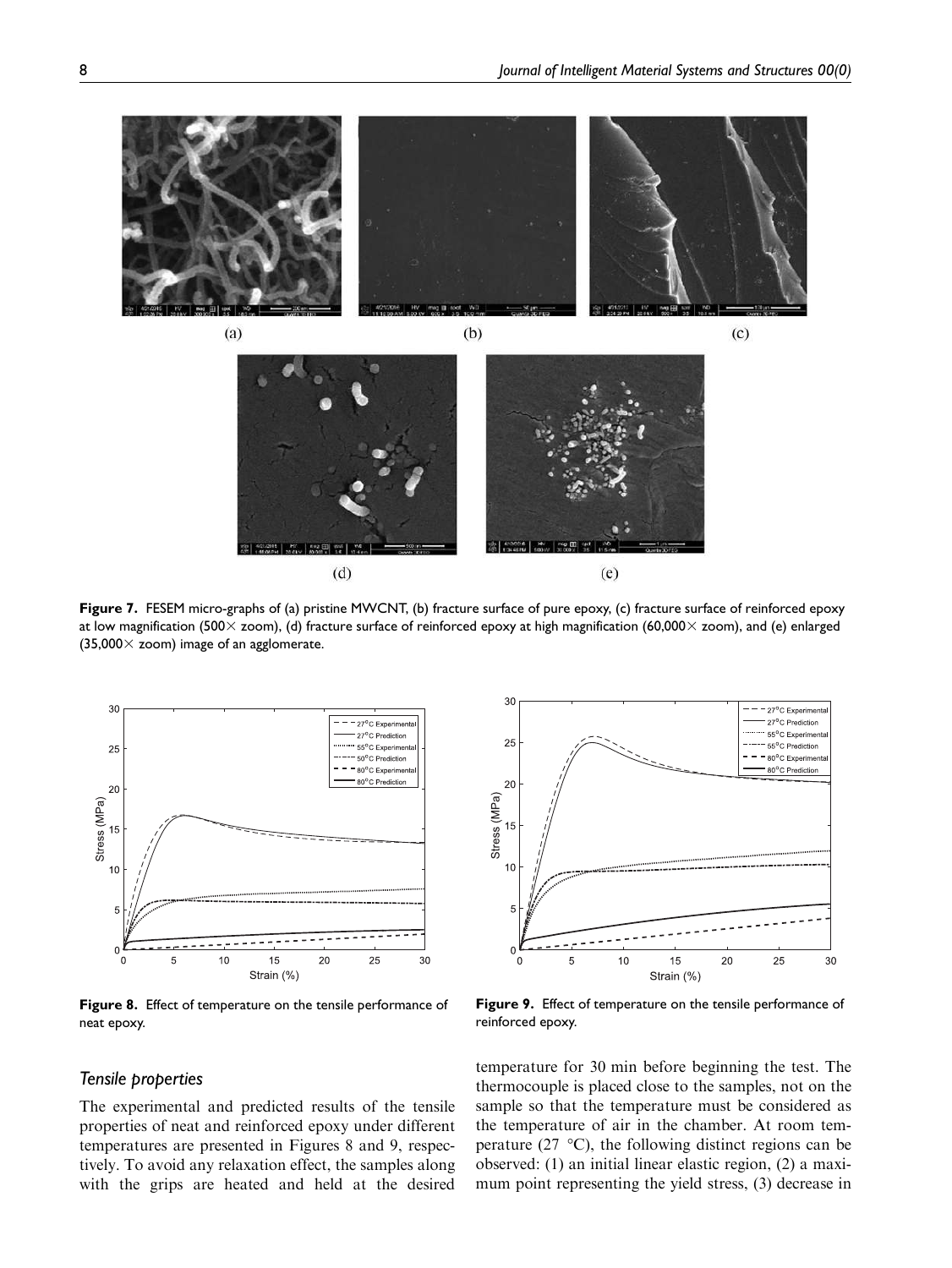![](_page_8_Figure_2.jpeg)

Figure 10. Stress relaxation behavior of (a) neat epoxy and (b) reinforced epoxy.

stress representing a strain softening regime, and (4) nearly constant stress region representing the plastic flow. The model is able to capture all the regions with significant accuracy.

Addition of MWCNT resulted in improved Young's modulus and yield strength indicating an effective reinforcement. The effect of temperature on the tensile performance had qualitatively similar effect on both neat and reinforced epoxy. It can be seen that an increase in temperature results in a decrease in Young's modulus and yield strength with the samples showing a rubbery behavior at temperatures well above  $T_g$ . Even at 55 °C, the samples do not show a significant yield point for the tested strain rate. The reinforcement effect of MWCNTs can also be observed at temperatures above  $T_{\varrho}$ . The model is able to capture the effect of temperature on the isothermal tensile behavior of both specimens.

## Stress relaxation behavior

Figure 10 presents the stress relaxation behavior of neat and reinforced epoxy. The material is deformed to a strain of 30% at a strain rate of 0.0013/s at room temperature and the deformation is held for 30 min to allow stress relaxation. Since the relaxation behavior is dependent on the viscoelastic behavior of epoxy matrix, both neat and reinforced epoxy show qualitatively similar stress relaxation behavior. It is observed that the stress reaches an asymptotic value around 20 min above which little or no stress relaxation is observed. Throughout the loading and relaxation steps, higher stress values are observed in the nanocomposites. The rate-dependent nature of the glassy state resulting in the relaxation behavior is successfully captured by the model.

The shape fixity of the cold-programmed materials significantly depends on the stress relaxation time. To understand the effect of stress relaxation on RPSM properties, the samples are tested for four relaxation times, namely, 0, 5, 10, and 30 min, and the results are presented in Figure 11. It is observed that with a decrease in stress relaxation time, there is a significant reduction in shape fixity. For example, the shape fixity in neat epoxy after relaxation times of 0, 5, 10, and 30 min is 85.2%, 88.1%, 94%, and 96% respectively. It should be noted the shape fixity reaches a saturation value above which no amount of relaxation time will improve the shape fixity. Also, unlike conventional programming, 100% shape fixity cannot be obtained by cold drawing because a certain amount of strain is always instantaneously recovered during elastic unloading. For all relaxation times, the shape fixity in nanocomposites is higher than neat epoxy. The increase in strain fixity can be attributed to a decrease in segmental mobility with the addition of MWCNTs. Also, since stress relaxation is a characteristic of the matrix, it has qualitatively similar effect on the nanocomposites. The model is able to capture the effect of stress relaxation on the shape fixity for relaxation times of 0, 10, and 30 min and has predicted a higher shape fixity for 5 min relaxation time.

# Free recovery analysis

Figure 12 presents the free recovery behavior of neat and reinforced epoxy. To study the free recovery, the sample is heated above the glass transition temperature at stress-free condition. It has been reported (Gall et al., 2005; Ping et al., 2005) that the strain recovery starts at temperatures below  $T_g$  when the programming temperature is below  $T_{g}$ . A similar trend is observed in this study for neat epoxy. This might be attributable to the increase in segmental mobility with an increase in temperature which would have enabled the material to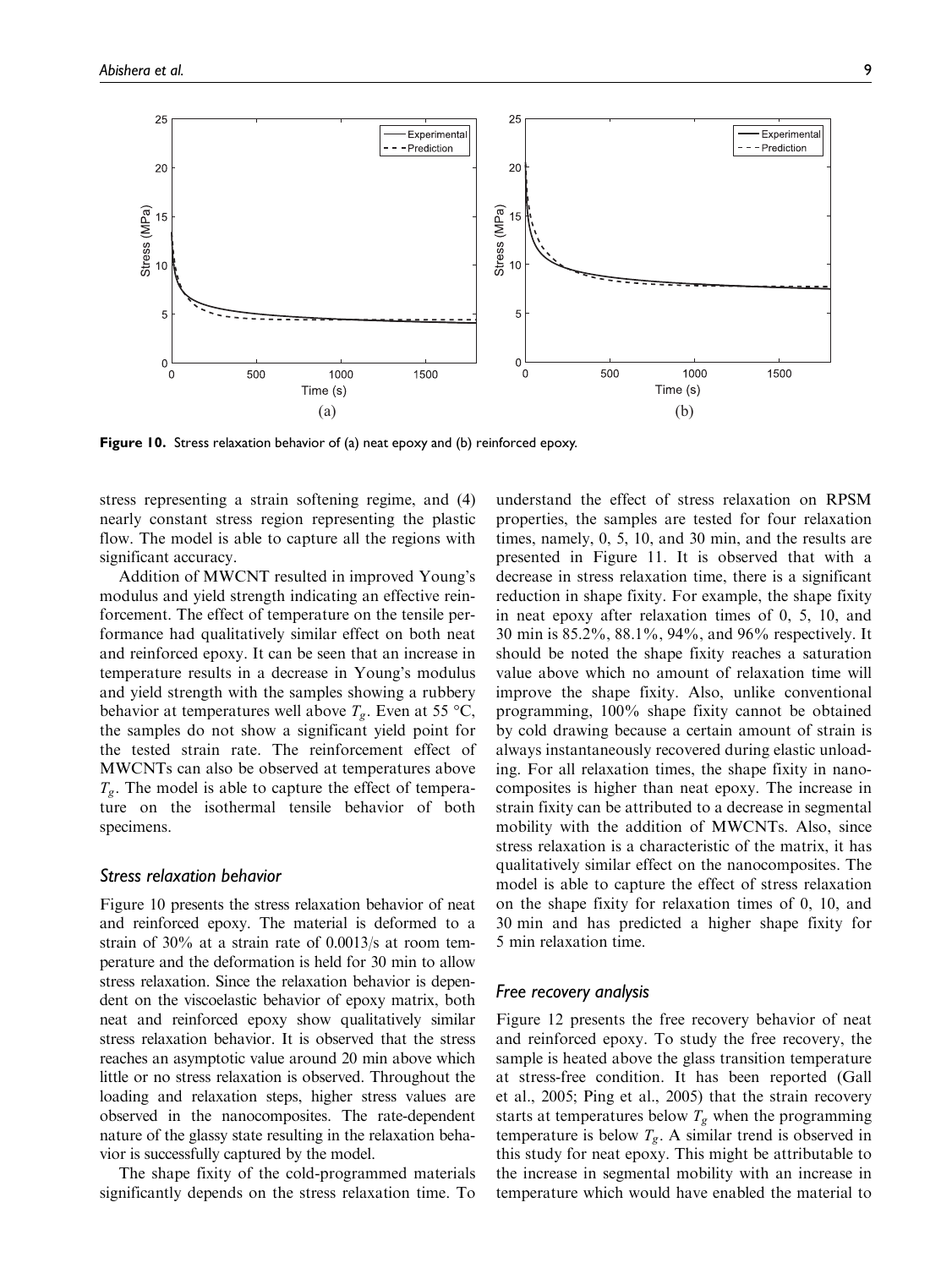![](_page_9_Figure_1.jpeg)

Figure 11. Effect of stress relaxation on the shape fixity: (a) neat epoxy and (b) reinforced epoxy.

![](_page_9_Figure_3.jpeg)

Figure 12. Free recovery analysis of (a) neat epoxy and (b) reinforced epoxy.

recover. In neat epoxy, the recovery has occurred over a range of temperature starting before the glass transition temperature and achieving a complete recovery above  $T_g$ . This is not observed in nanocomposites where the recovery begins only after the temperature has reached  $T_g$  and the stored strain is recovered completely just above  $T_g$  as shown in Figure 12. This indicates that the MWCNTs are able to successfully hold the fixed strain by restraining the segmental mobility until the temperature reaches  $T_g$ . Once the nanocomposite reaches rubbery state, the material starts to recover under entropic elasticity of the matrix, assisted by the elastic energy stored in the MWCNT resulting in a higher recovery speed. The model is able to capture the basic trend in the recovery performance of the materials. The mismatch between the experiments and predictions can be reduced by using a spectrum of structural relaxation processes. Here, only one structural relaxation process is used for the sake of computational simplicity. Although the samples have deformed to very high strains, all samples have recovered completely when heated above  $T_{g}$ .

#### Fully constrained recovery analysis

Figure 13 presents the constrained recovery performance of neat and reinforced epoxy. After unloading and fixing the temporary shape, both ends of the sample are held between two grips of the UTM thereby keeping the strain constant. The constrained specimen is heated at a constant heating rate and the stress developed in the sample is measured using the load cell. Recovery stress defines the ability of the material to do work under thermal actuation. Stress recovery is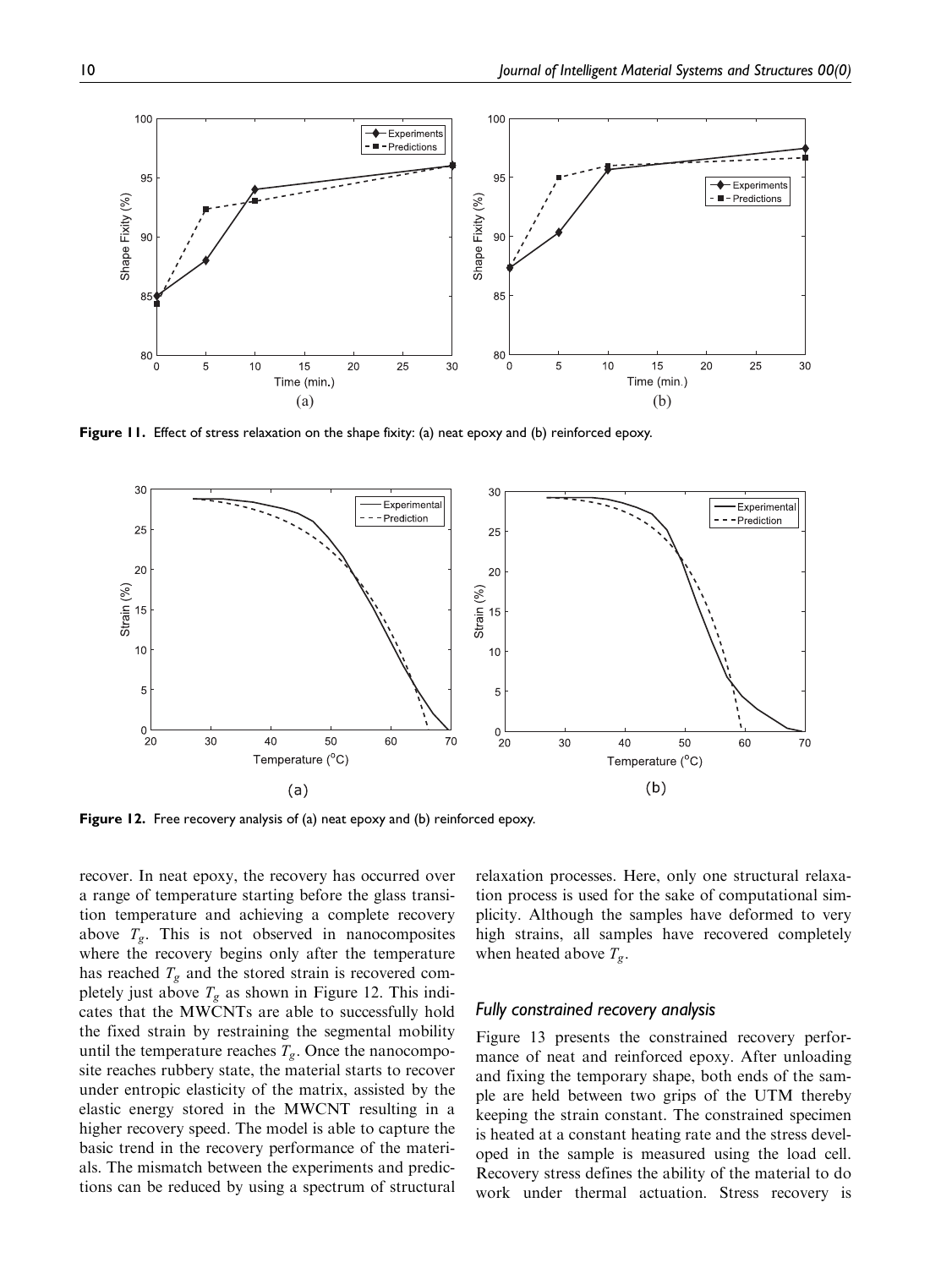![](_page_10_Figure_1.jpeg)

Figure 13. Constrained recovery analysis of (a) neat epoxy and (b) reinforced epoxy.

![](_page_10_Figure_3.jpeg)

Figure 14. Experimental and predictions of partially constrained recovery analysis of (a) neat epoxy and (b) reinforced epoxy.

observed in neat epoxy at temperatures below the glass transition temperature correlating to the trend observed in the free recovery analysis. The stress reaches a maximum value just above the glass transition temperature after which the stress remains constant. The observed results are consistent with the results obtained by Li and Shojaei (2012). In reinforced epoxy, although there is gradual stress recovery below  $T_{g}$ , the major part of the stress recovery occurs only when the temperature reaches the glass transition temperature and rapidly reaches the maximum value. The advantage of MWCNT reinforcement can be observed in the improved recovery stress in the nanocomposites. The average maximum recovery stress  $(\sigma_r)$  is found to be 1.65 and 3.38 MPa for neat and reinforced epoxy, respectively (Figure 13). The model is able to capture the maximum recovery stress generated in the samples with considerable accuracy. The mismatch in the stress recovery paths can be minimized by using multiple stress or structural relaxation process.

# Partially constrained recovery analysis

Figure 14 presents the partially constrained recovery analysis of neat and reinforced epoxy. After unloading, a constant stress of  $10\%$ ,  $25\%$ , and  $50\%$  of the corresponding maximum recovery stress  $(\sigma_r)$  is applied to the sample and heated to 70  $\degree$ C at a constant heating rate. The samples are held at 70  $\degree$ C for a period of 5 min to record any creep deformations. An increase in the constraining stress resulted in a decrease in the strain recovery. The average shape recovery for neat epoxy is 91.3, 67%, and 24.3%, and for reinforced epoxy it is found to be 89.7%, 59.5%, and 21.9% for 10%, 25%, and 50%  $\sigma_r$ , respectively. An increase in creep deformation is observed with an increase in the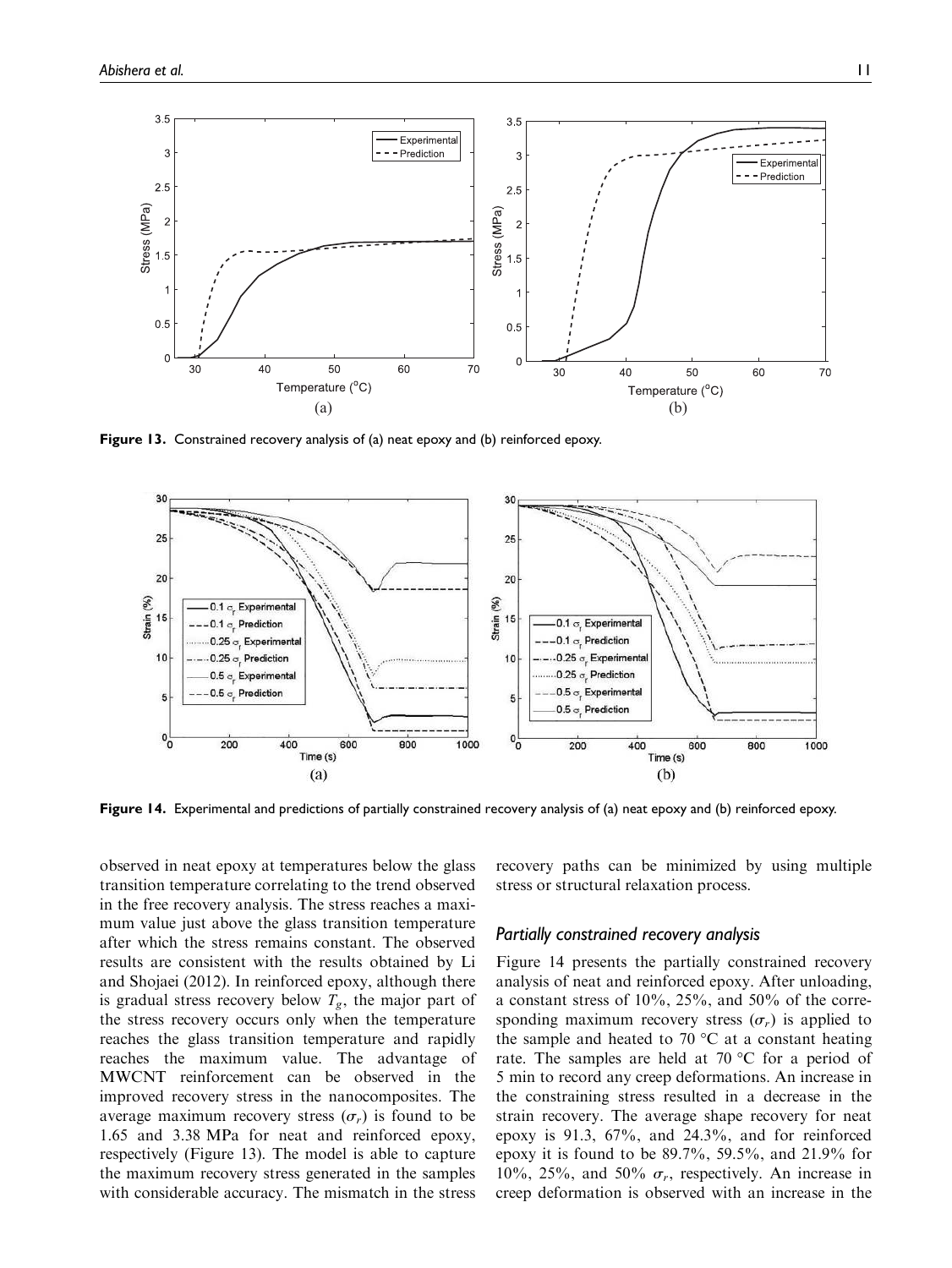constraining load. This effect is more pronounced in neat epoxy. Further increase in the constraining load has resulted in little or no shape recovery with large creep deformations when heated above  $T_g$ . It can be observed that the model was able to capture the initial strain recovery under partial constraints but was not able to capture the creep deformation at temperatures above  $T_{\varrho}$ . The results can be improved by using multiple structural (equation (4)) and stress relaxation processes  $(U_M^i = U_e^i U_p^i)$ .

# Conclusion

The recovery performance of cold-programmed shape memory epoxy/CNT nanocomposites is investigated for free, partial, and completely constrained conditions. Initial mechanical characterization revealed an improvement in the Young's modulus and strength with MWCNT addition. Under free recovery conditions, all materials show excellent shape recovery behavior with 100% shape recovery. There is an improvement in the shape fixity and recovery stress with the addition of MWCNT. The effect of constraining loads on the shape recovery performance is studied. The nanocomposites showed higher recovery stress during completely constrained recovery analysis. Partially constrained recovery tests showed that with an increase in constant constraining stress, there is a decrease in shape recovery and an increase in creep deformations when heated above  $T_{\sigma}$ . A thermo-viscoelastic–viscoplastic model is used to study the different recovery behavior, and the predictions are compared with the experiments. The model is able to predict the mechanical and the shape recovery behavior with significant accuracy. As a result, it is demonstrated that the cold-programming approach can be used as an alternate to conventional hightemperature programming.

#### Declaration of conflicting interests

The author(s) declared no potential conflicts of interest with respect to the research, authorship, and/or publication of this article.

#### Funding

The author(s) received no financial support for the research, authorship, and/or publication of this article.

# ORCID iD

R Velmurugan https://orcid.org/0000-0002-8821-2926

#### References

Abishera R, Velmurugan R and Gopal KN (2016) Reversible plasticity shape memory effect in carbon nanotubes reinforced epoxy nanocomposites. Composites Science and Technology 137: 148–158.

- Abishera R, Velmurugan R and Gopal KN (2017) Reversible plasticity shape memory effect in epoxy/CNT nanocomposites—a theoretical study. Composites Science and Technology 141: 145–153.
- Anand L and Ames N (2006) On modeling the microindentation response of an amorphous polymer. International Journal of Plasticity 22(6): 1123–1170.
- Arruda EM and Boyce MC (1993) A three-dimensional constitutive model for the large stretch behavior of rubber elastic materials. Journal of the Mechanics and Physics of Solids 41(2): 389–412.
- Bai J and Allaoui A (2003) Effect of the length and the aggregate size of MWNTs on the improvement efficiency of the mechanical and electrical properties of nanocomposites experimental investigation. Composites Part A: Applied Science and Manufacturing 34(8): 689–694.
- Boyce MC, Weber G and Parks DM (1989) On the kinematics of finite strain plasticity. Journal of the Mechanics and Physics of Solids 37(5): 647–665.
- Feldkamp DM and Rousseau IA (2010) Effect of the deformation temperature on the shape-memory behavior of epoxy networks. Macromolecular Materials and Engineering 295(8): 726–734.
- Frank S and Spolenak R (2008) Optical Strain Measurement by Digital Image Analysis (Matlab script). Zürich: Department of Materials, Laboratory for Nanometallurgy.
- Gall K, Yakacki CM, Liu Y, et al. (2005) Thermomechanics of the shape memory effect in polymers for biomedical applications. Journal of Biomedical Materials Research Part A 73(3): 339–348.
- Hashmi S, Abishera R, Chandra Prasad H, et al. (2014) Influence of air oxidized CNT reinforcement on the recovery stress of shape memory polyurethane. International Journal of ChemTech Research 6(3): 1873–1876.
- Hashmi S, Prasad HC, Abishera R, et al. (2015) Improved recovery stress in multi-walled-carbon-nanotubes reinforced polyurethane. Materials & Design 67: 492–500.
- Koo JH (2006) Polymer Nanocomposites: Processing, Characterization, and Applications. New York: McGraw-Hill.
- Lakhera N, Yakacki CM, Nguyen T, et al. (2012) Partially constrained recovery of (meth) acrylate shape-memory polymer networks. Journal of Applied Polymer Science 126(1): 72–82.
- Lendlein A and Kelch S (2002) Shape-memory polymers. Angewandte Chemie International Edition 41(12): 2034–2057.
- Li G and Shojaei A (2012) A viscoplastic theory of shape memory polymer fibres with application to self-healing materials. Proceedings of the Royal Society A: Mathematical, Physical and Engineering Sciences 468: 2319–2346.
- Li G and Uppu N (2010) Shape memory polymer based selfhealing syntactic foam: 3-D confined thermomechanical characterization. Composites Science and Technology 70(9): 1419–1427.
- Li G and Xu W (2011) Thermomechanical behavior of thermoset shape memory polymer programmed by cold-compression: testing and constitutive modeling. Journal of the Mechanics and Physics of Solids 59(6): 1231–1250.
- Liljenhjerte J, Upadhyaya P and Kumar S (2016) Hyperelastic strain measurements and constitutive parameters